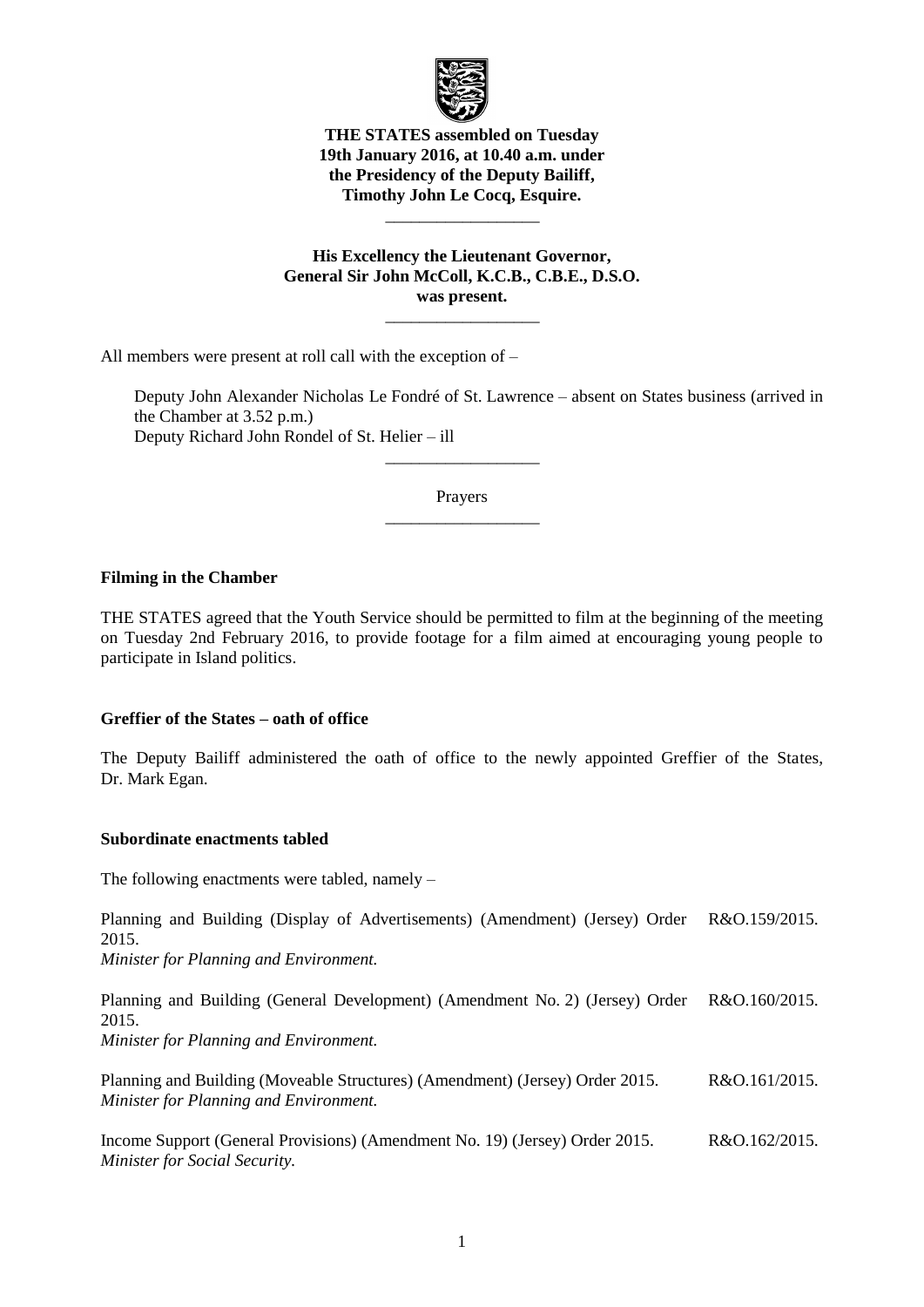| Long-Term Care (Benefits) (Amendment No. 2) (Jersey) Order 2015.<br>Minister for Social Security.                                               | R&O.163/2015.       |
|-------------------------------------------------------------------------------------------------------------------------------------------------|---------------------|
| Planning and Environment (2016 Fees) (Jersey) Order 2015.<br>Minister for Planning and Environment.                                             | R&O.164/2015.       |
| Motor Vehicle Registration (General Provisions) (Amendment No. 20) (Jersey)<br>Order 2015.<br>Minister for Transport and Technical Services.    | R&O.165/2015.       |
| Companies (General Provisions) (Amendment No. 5) (Jersey) Order 2015.<br>Chief Minister.                                                        | R&O.166/2015.       |
| Infrastructure (Driver and Vehicle Standards – 2016 Fees) (Jersey) Order 2015.<br>Minister for Transport and Technical Services.                | R&O.167/2015.       |
| Excise Duty (Relief and Drawback) (Amendment No. 6) (Jersey) Order 2015.<br>Minister for Treasury and Resources.                                | R&O.168/2015.       |
| Health and Social Services (2016 Fees) (Jersey) Order 2015.<br>Minister for Health and Social Services.                                         | R&O.169/2015.       |
| Mental Health (Review Tribunal) (Procedure) (Amendment No. 3) (Jersey) Order<br>2015.<br>Minister for Health and Social Services.               | R&O.170/2015.       |
| Long-Term Care Services (Health and Social Services Charges) (Amendment)<br>(Jersey) Order 2015.<br>Minister for Health and Social Services.    | R&O.171/2015.       |
| Economic Development (2016 Fees) (Jersey) Order 2015.<br>Minister for Economic Development.                                                     | R&O.172/2015.       |
| Road Racing (Karts) (Jersey) Order 2016.<br>Minister for Infrastructure.                                                                        | R&O.1/2016.         |
| Taxation (Agreements with European Union Member States) (Suspension of<br>Regulations) (Jersey) Order 2016.<br>Minister for External Relations. | R&O.2/2016.         |
| EU Legislation (Sanctions – Iran) (Amendment No. 2) (Jersey) Order 2016.<br>Minister for External Relations.                                    | R&O.3/2016.         |
| Documents presented or laid                                                                                                                     |                     |
| Minimum Wage: revised hourly rate from 1st April 2016 ( $P.150/2015$ ) – comments.<br>Presented: 18th January 2016.<br>Council of Ministers.    | P.150/2015.<br>Com. |
| Gas Tariffs: reduction $(P.154/2015)$ – comments.<br>Presented: 18th January 2016.<br>Council of Ministers.                                     | P.154/2015.<br>Com. |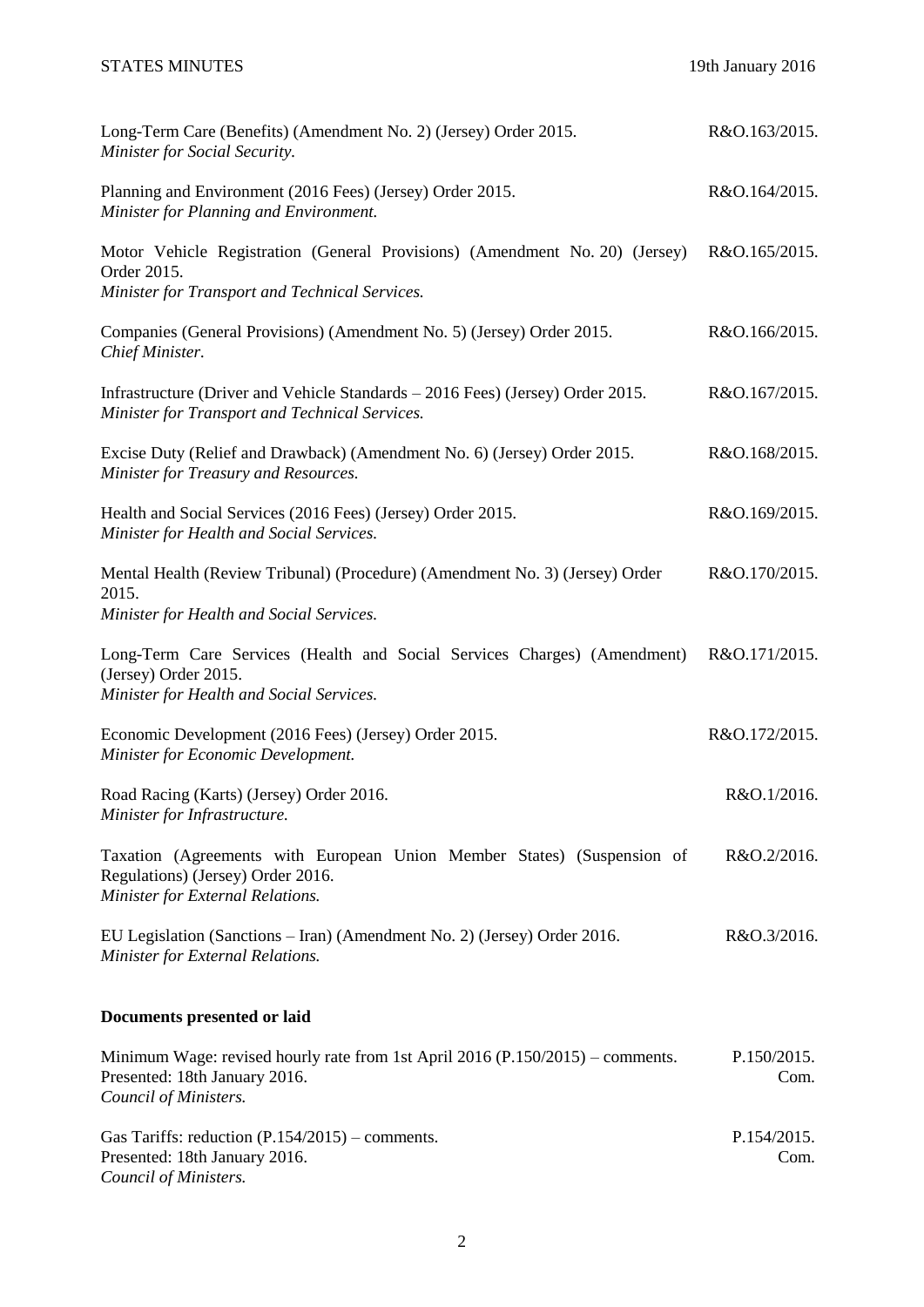| Jersey Gambling Commission: appointment of Commissioner.<br>Presented: 21st December 2015.<br>Minister for Economic Development.                                                                                                                     | R.138/2015          |
|------------------------------------------------------------------------------------------------------------------------------------------------------------------------------------------------------------------------------------------------------|---------------------|
| Age Discrimination Regulations: Consultation Paper.<br>Presented: 22nd December 2015.<br>Minister for Social Security.                                                                                                                               | R.139/2015.         |
| States of Jersey Financial Reporting Manual (December 2015).<br>Presented: 24th December 2015.<br>Minister for Treasury and Resources.                                                                                                               | R.140/2015.         |
| Health and Social Services: A Sustainable Primary Care Strategy for Jersey<br>$2015 - 2020.$<br>Presented: 6th January 2016.<br>Minister for Health and Social Services.                                                                             | R.1/2016.           |
| Jersey Innovation Fund: Annual Report 31st December 2014.<br>Presented: 6th January 2016.<br>Minister for Economic Development, Tourism, Sport and Culture.                                                                                          | R.2/2016.           |
| Building a Safer Society: Annual Report 2014.<br>Presented: 8th January 2016.<br>Minister for Home Affairs.                                                                                                                                          | R.3/2016.           |
| States of Jersey Law 2005: delegation of functions - Infrastructure - Scheme of<br>delegations - January 2016.<br>Presented: 12th January 2016.<br>Minister for Infrastructure.                                                                      | R.4/2016.           |
| Prison Board of Visitors: Annual Report 2015.<br>Presented: 18th January 2016.<br>Minister for Home Affairs.                                                                                                                                         | R.5/2016.           |
| States of Jersey Law 2005: delegation of functions – revocation of the appointment of<br>Deputy E.J. Noel of St. Lawrence as Assistant Minister for Treasury and Resources.<br>Presented: 19th January 2016.<br>Minister for Treasury and Resources. | R.6/2016.           |
| Land Transactions under Standing Order 168(3) –<br>(a) Belle Vue – Pump-house and land transfer;<br>(b) Unit 4C Barette Commercial Centre – lease.<br>Presented: 19th January 2016.<br>Minister for Infrastructure.                                  | R.7/2016.           |
| Jersey International Finance Centre: Financial Viability (Interim Report)<br>(S.R.7/2015) – response of the Minister for Treasury and Resources.<br>Presented: 13th January 2016.<br>Minister for Treasury and Resources.                            | S.R.7/2015.<br>Res. |
| Prison Board of Visitors (S.R.9/2015): response of the Minister for Home Affairs.<br>Presented: 18th January 2016.<br>Minister for Home Affairs.                                                                                                     | S.R.9/2015.<br>Res. |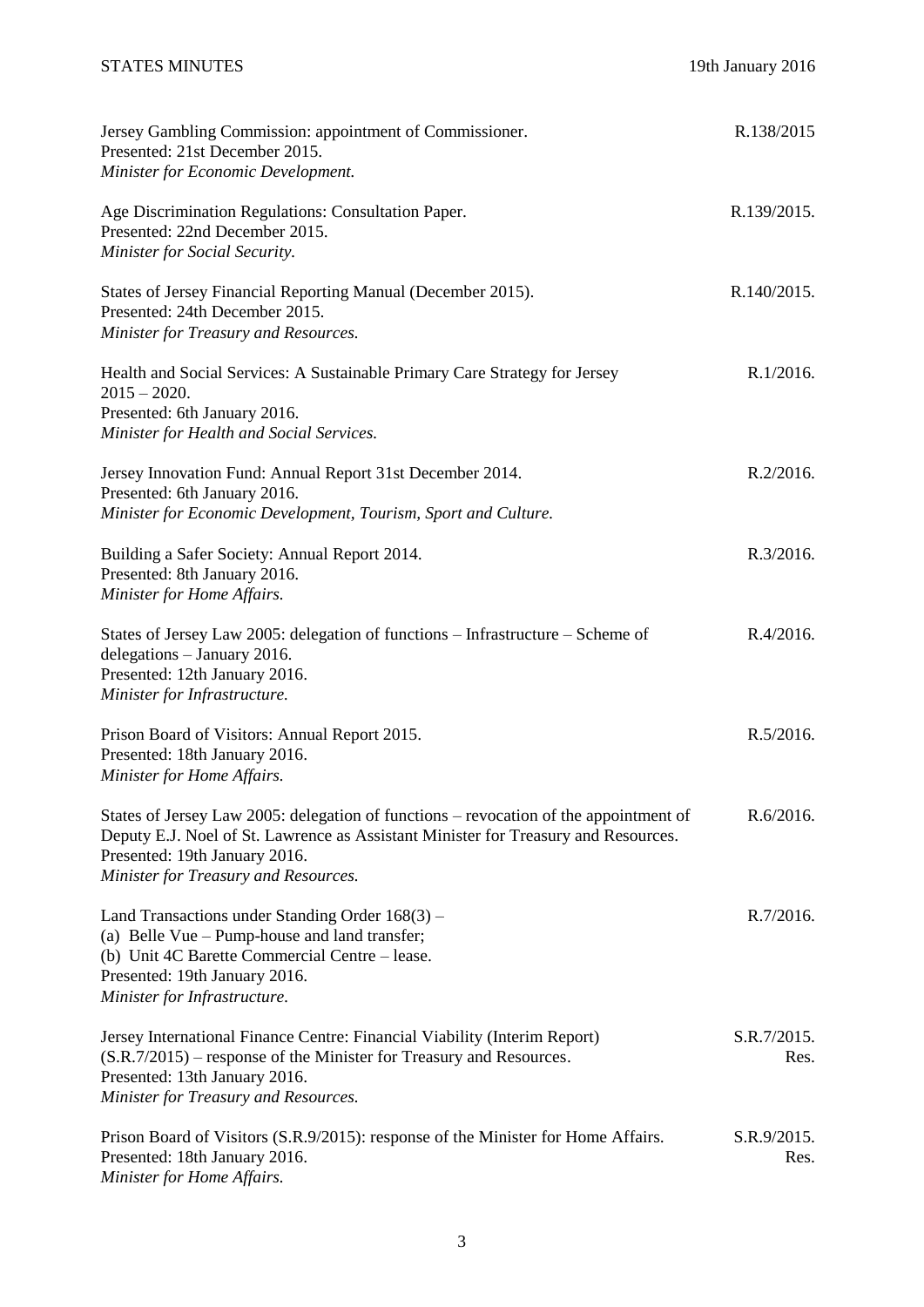# **Notification of lodged propositions**

| Draft EU Legislation (Consumer Protection – Unfair Practices) (Jersey) Regulations<br>201- (P.134/2015): amendment.<br>Lodged: 29th December 2015.<br>Minister for Economic Development.               | P.134/2015.<br>Amd.       |
|--------------------------------------------------------------------------------------------------------------------------------------------------------------------------------------------------------|---------------------------|
| Transcripts of 'in camera' debates: release to the Jersey Independent Care Inquiry<br>$(P.155/2015)$ – amendment.<br>Lodged: 12th January 2016.<br>Privileges and Procedures Committee.                | P.155/2015.<br>Amd.       |
| Transcripts of ' <i>in camera</i> ' debates: release to the Jersey Independent Care Inquiry<br>$(P.155/2015)$ – second amendment.<br>Lodged: 12th January 2016.<br>Deputy M.R. Higgins of St. Helier.  | P.155/2015.<br>Amd. $(2)$ |
| Jersey Police Complaints Authority: re-appointment of Chairman.<br>Lodged: 21st December 2015.<br>Minister for Home Affairs.                                                                           | P.158/2015.               |
| Draft Health and Safety (Management in Construction) (Jersey) Regulations 201-.<br>Lodged: 22nd December 2015.<br>Minister for Social Security.                                                        | P.159/2015.               |
| Draft Taxation (Implementation) (International Tax Compliance) (United States of<br>America) (Amendment) (Jersey) Regulations 201-.<br>Lodged: 24th December 2015.<br>Minister for External Relations. | P.160/2015.               |
| Draft Taxation (Implementation) (International Tax Compliance) (United Kingdom)<br>(Amendment) (Jersey) Regulations 201-.<br>Lodged: 24th December 2015.<br>Minister for External Relations.           | P.161/2015.               |
| Draft Financial Regulation (Miscellaneous Provisions No. 3) (Jersey) Law 201-.<br>Lodged: 24th December 2015.<br>Chief Minister.                                                                       | P.162/2015.               |
| Jersey Bank Depositors Compensation Board: appointment of members.<br>Lodged: 24th December 2015.<br>Chief Minister.                                                                                   | P.163/2015.               |
| States of Jersey Development Company Limited: appointment of Chairman.<br>Lodged: 5th January 2016.<br>Minister for Treasury and Resources.                                                            | P.1/2016.                 |
| Draft Dentistry (Jersey) Law 2015 (Appointed Day) Act 201-.<br>Lodged: 12th January 2016.<br>Minister for Health and Social Services.                                                                  | P.2/2016.                 |
| People's Park: removal from list of sites under consideration for future new hospital.<br>Lodged: 19th January 2016.<br>Connétable of St. Helier.                                                      | P.3/2016.                 |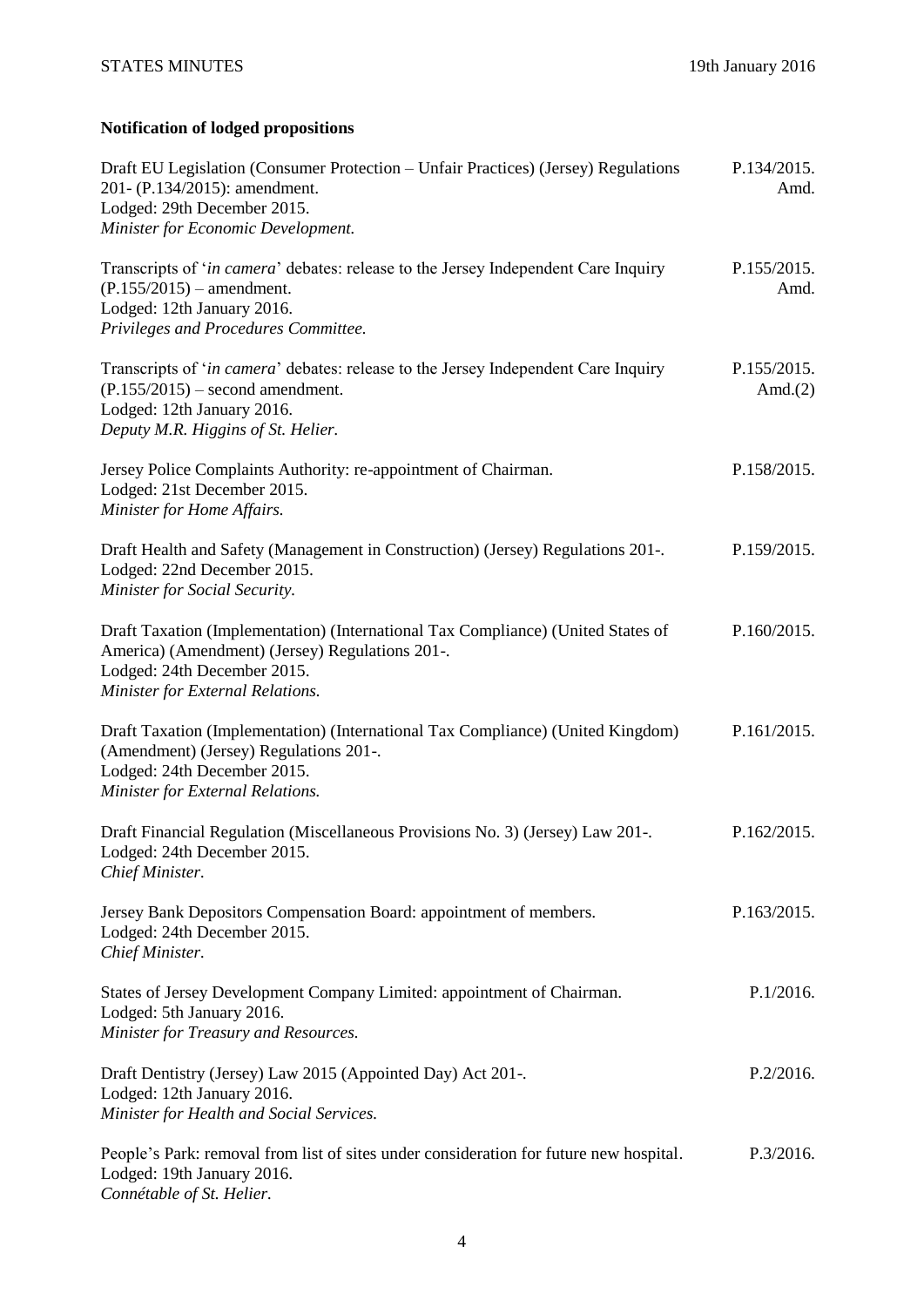Draft Act annulling the Planning and Environment (2016 Fees) (Jersey) Order 2015. Lodged: 19th January 2016. *Deputy S.M. Wickenden of St. Helier.* P.4/2016.

# **Written Questions**

*(see Official Report/Hansard)*

The Minister for Health and Social Services tabled an answer to a question asked by the Connétable of St. Lawrence regarding the end of life care strategy.

The Minister for Health and Social Services tabled an answer to a question asked by Deputy J.A. Hilton of St. Helier regarding the 'Williamson Report – Implementation Plan'.

The Minister for Social Security tabled an answer to a question asked by Deputy G.P. Southern of St. Helier regarding domestic care agencies.

The Chairman of the Comité des Connétables tabled an answer to a question asked by Deputy J.M. Maçon of St. Saviour regarding online voter registration.

The Chief Minister tabled an answer to a question asked by Deputy J.M. Maçon of St. Saviour regarding potassium iodide tablets.

The Chief Minister tabled an answer to a question asked by Deputy J.A. Hilton of St. Helier regarding recommendations made by the Safeguarding Board.

The Minister for Infrastructure tabled an answer to a question asked by Deputy J.M. Maçon of St. Saviour regarding pedestrian crossings and bus-stops.

The Minister for Social Security tabled an answer to a question asked by Deputy G.P. Southern of St. Helier regarding the Income Support pension income disregard.

The Minister for Health and Social Services tabled an answer to a question asked by Deputy J.A. Hilton of St. Helier regarding the report of the Comptroller and Auditor General into Community and Social Services.

The Minister for Health and Social Services tabled an answer to a question asked by Deputy J.A. Hilton of St. Helier regarding children in care.

The Minister for Social Security tabled an answer to a question asked by Deputy G.P. Southern of St. Helier regarding the Income Distribution Survey.

The Chief Minister tabled an answer to a question asked by Deputy G.P. Southern of St. Helier regarding the outsourcing and privatisation of services.

The Minister for Health and Social Services tabled an answer to a question asked by Deputy G.P. Southern of St. Helier regarding outsourcing and privatisation of services.

The Minister for Home Affairs tabled an answer to a question asked by Deputy S.Y. Mézec of St. Helier regarding arrests for possession of cannabis.

The Minister for Treasury and Resources tabled an answer to a question asked by Deputy S.Y. Mézec of St. Helier regarding tax income from landlords.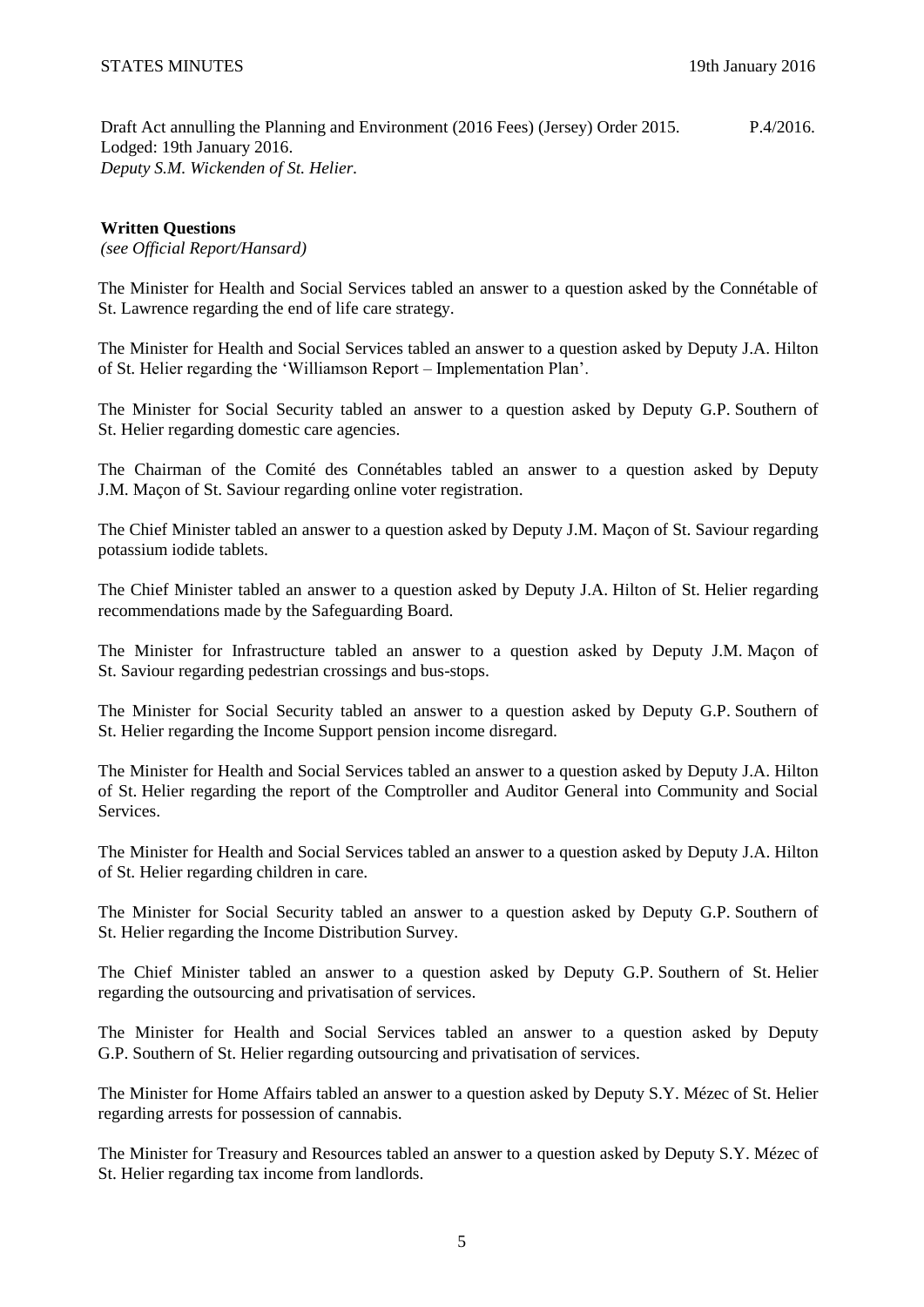The Minister for Treasury and Resources tabled an answer to a question asked by Deputy S.Y. Mézec of St. Helier regarding High Net Worth status residents.

H.M. Attorney General tabled an answer to a question asked by Deputy S.Y. Mézec of St. Helier regarding convictions for drugs offences.

The Minister for Social Security tabled an answer to a question asked by Deputy S.Y. Mézec of St. Helier regarding individuals actively seeking work.

The Minister for Treasury and Resources tabled an answer to a question asked by Deputy M. Tadier of St. Brelade regarding school fees.

The Chief Minister tabled an answer to a question asked by Deputy M. Tadier of St. Brelade regarding Islanders with disabilities.

The Minister for Infrastructure tabled an answer to a question asked by Deputy M. Tadier of St. Brelade regarding steps being taken to make cycling more convenient and safe.

The Minister for Environment tabled an answer to a question asked by Deputy S.M. Wickenden of St. Helier regarding planning appeals.

The Minister for Infrastructure tabled an answer to a question asked by Deputy J.M. Maçon of St. Saviour regarding strike action by taxi-drivers.

The Minister for Housing tabled an answer to a question asked by Deputy M.R. Higgins of St. Helier regarding housing waiting lists.

The Chief Minister tabled an answer to a question asked by Deputy M.R. Higgins of St. Helier regarding lawyers involved in States-appointed bodies.

The Minister for External Relations tabled an answer to a question asked by Deputy M.R. Higgins of St. Helier regarding the U.K.'s referendum on membership of the European Union.

The Chief Minister tabled an answer to a question asked by Deputy M.R. Higgins of St. Helier regarding the Interim Population Policy.

The Chief Minister tabled an answer to a question asked by Deputy M.R. Higgins of St. Helier regarding potassium iodide tablets.

The Minister for Environment tabled an answer to a question asked by Deputy J.M. Maçon of St. Saviour regarding solar panels.

### **Oral Questions**

*(see Official Report/Hansard)*

The Connétable of St. Helier asked a question of the Minister for Economic Development, Tourism, Sport and Culture regarding the operation of Jersey's sea links with the U.K.

Deputy A.D. Lewis of St. Helier asked a question of the Minister for Health and Social Services regarding the total expenditure to date relating to the implementation of the Health and Social Services informatics IT strategy.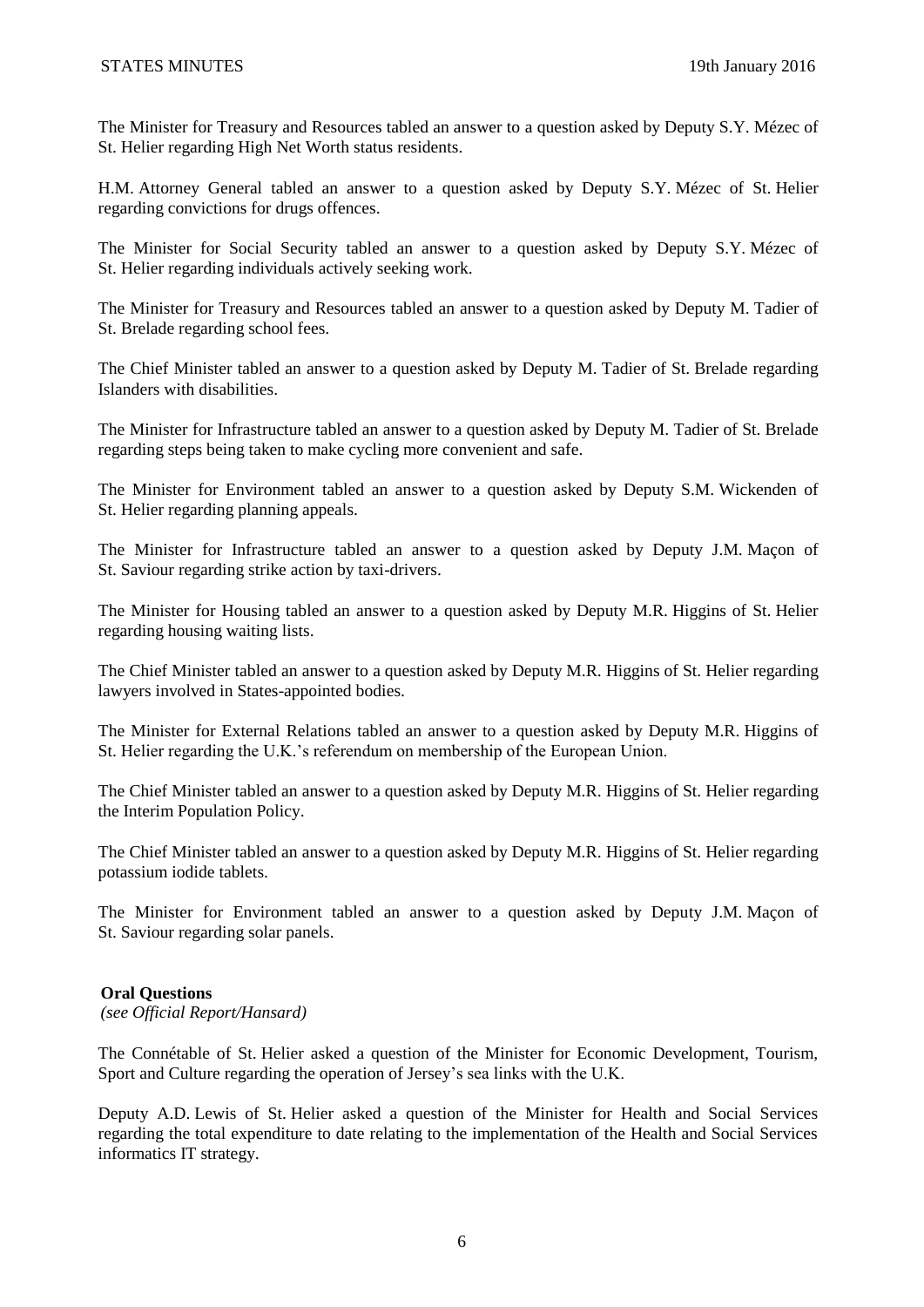Deputy G.P. Southern of St. Helier asked a question of the Minister for Social Security regarding the number of domestic care agencies operating in the Island and their employment policies.

Deputy J.A. Martin of St. Helier asked a question of the Minister for Treasury and Resources regarding an estimate of the GST paid in relation to the charitable gift vouchers given to people aged over 70 every Christmas.

Deputy J.A. Hilton of St. Helier asked a question of the Minister for Health and Social Services regarding the reduction of waiting times for patients needing an M.R.I. scan.

Deputy P.D. McLinton of St. Saviour asked a question of the Minister for Environment regarding the introduction of a tax on carbon emissions.

Deputy S.Y. Mézec of St. Helier asked a question of the Chief Minister regarding the allocation of funds to the Jersey Independent Care Inquiry.

The Deputy of St. Ouen asked a question of the Minister for Health and Social Services regarding when it was decided to close The Limes Nursing Home.

Deputy M. Tadier of St. Brelade asked a question of the Minister for Social Security regarding the impact of reductions in the Income Support single parent component by 2018.

Deputy L.M.C. Doublet of St. Saviour asked a question of the Minister for Economic Development, Tourism Sport and Culture regarding the potential impact of the franchise partnership between Blue Islands and Flybe.

Deputy S.Y. Mézec of St. Helier asked a question of the Minister for Health and Social Services regarding the use of People's Park as the site for the new hospital.

The Deputy of St. Ouen asked a question of the Chairman of the Comité des Connétables regarding the requirement for annual rates returns.

Deputy L.M.C. Doublet of St. Saviour asked a question of the Minister for Infrastructure regarding the allocation of dedicated public parking spaces for the new police station.

Deputy J.A. Martin of St. Helier asked a question of the Assistant Minister for Treasury and Resources regarding the listing of all Andium properties and rents payable on their website.

The Connétable of St. Helier asked a question of the Minister for Environment regarding the results of the Open Space Study conducted in 2008.

Deputy G.P. Southern of St. Helier asked a question of the Minister for Social Security regarding the reduction of the Income Support disregard for pension income.

Deputy J.A. Hilton of St. Helier asked a question of the Minister for Health and Social Services regarding the investigation of sites for the new hospital.

### **Oral Questions without notice**

*(see Official Report/Hansard)*

The Minister for Housing answered questions without notice from members.

The Chief Minister answered questions without notice from members.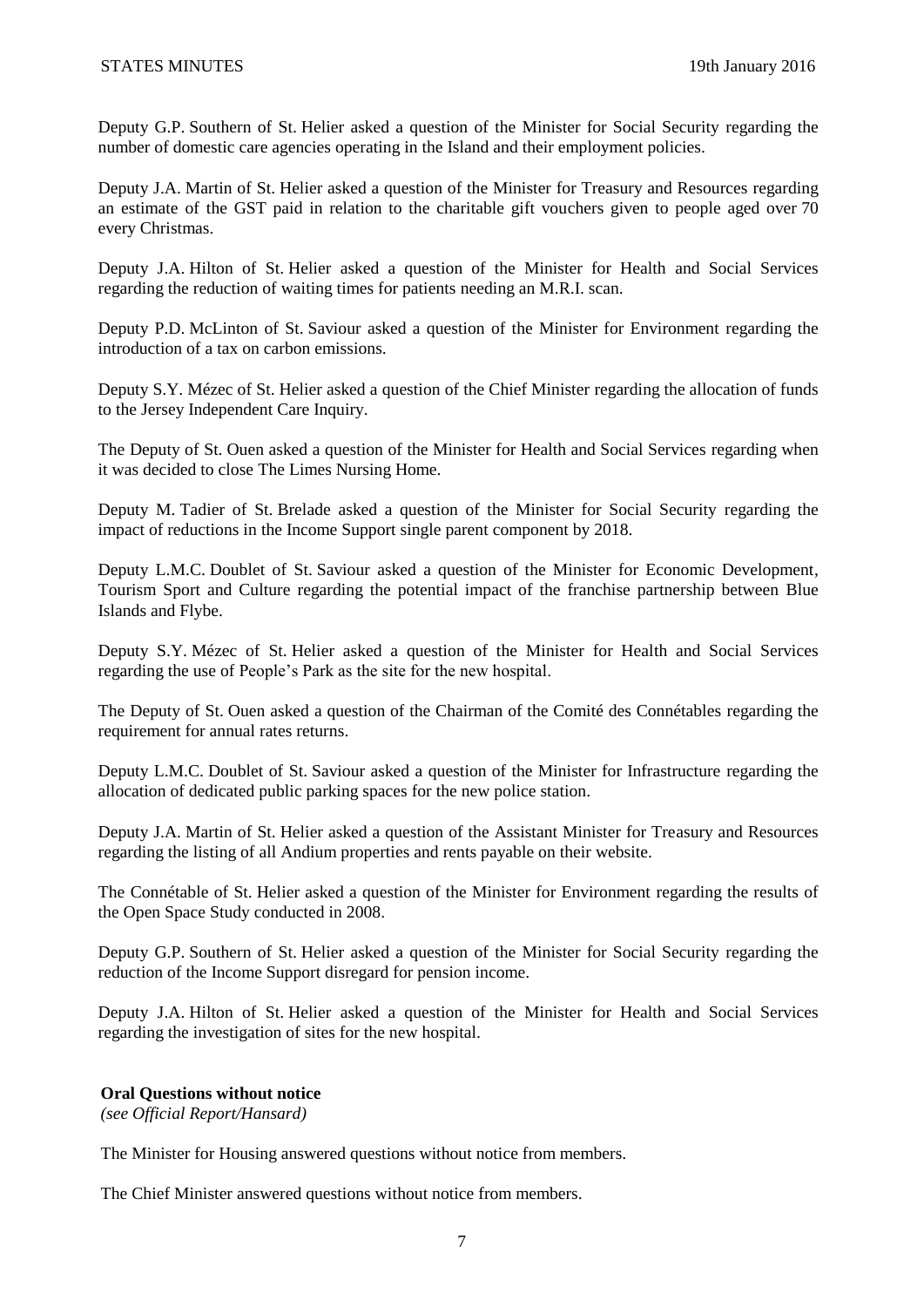# **Environment, Housing and Technical Services Scrutiny Panel – resignation of Chairman**

THE STATES noted the resignation of the Connétable of St. Helier as the Chairman of the Environment, Housing and Technical Services Scrutiny Panel.

In accordance with Standing Order 120(1), the Deputy Bailiff gave notice that there was a vacancy in the office of Chairman of the Environment, Housing and Technical Services Scrutiny Panel.

## **Environment, Housing and Technical Services Scrutiny Panel – appointment of Chairman**

In accordance with the provisions of Standing Order 120(1), the Connétable of Grouville nominated the Deputy of St. Mary as the Chairman of the Environment, Housing and Technical Services Scrutiny Panel.

There being no other nominations, the Deputy Bailiff declared that the Deputy of St. Mary had been duly appointed as the Chairman of the Environment, Housing and Technical Services Scrutiny Panel.

# **Transcripts of '***in camera***' debates: release to the Jersey Independent Care Inquiry P.155/2015**

THE STATES commenced consideration of a proposition of Deputy Michael Roderick Higgins of St. Helier regarding the release of '*in camera*' debate transcripts to the Jersey Independent Care Inquiry (P.155/2015) and, adopting an amendment of Deputy Higgins, agreed that –

in paragraph (a)(iv) after the words "that was made "*in camera*" on", the words "23rd May 2012" should be deleted and substituted by the words "26th June 2012";

after paragraph  $(a)(iv)$ , the following paragraph should be inserted and the remaining paragraph renumbered accordingly –

"(v) the transcript of the debate on Proposition P.182/2008 "Chief Officer of the States of Jersey Police: review of procedure regarding suspension" held *in camera* on 21st January 2009 in accordance with the provisions of Article 9(4) of the Police Force (Jersey) Law 1974 should be made available to the Independent Jersey Care Inquiry to be used in accordance with the Inquiry's protocols;";

after paragraph (b), the following paragraph should be inserted –

"(c) to grant leave to members of the States, officers of the States and persons employed to take minutes before the States or any committee or panel established under standing orders in accordance with the provisions of Article 36(1) of the States of Jersey Law 2005, to give evidence in respect of the proceedings of the States to the Jersey Independent Care Inquiry if called to do so;".

THE STATES, adopting an amendment of the Privileges and Procedures Committee, agreed that, in paragraph (a), after the words "in accordance with the Inquiry's protocols", in each of subparagraphs (a)(i) to (v), there should be inserted the words "and made public by the States Assembly at the same time".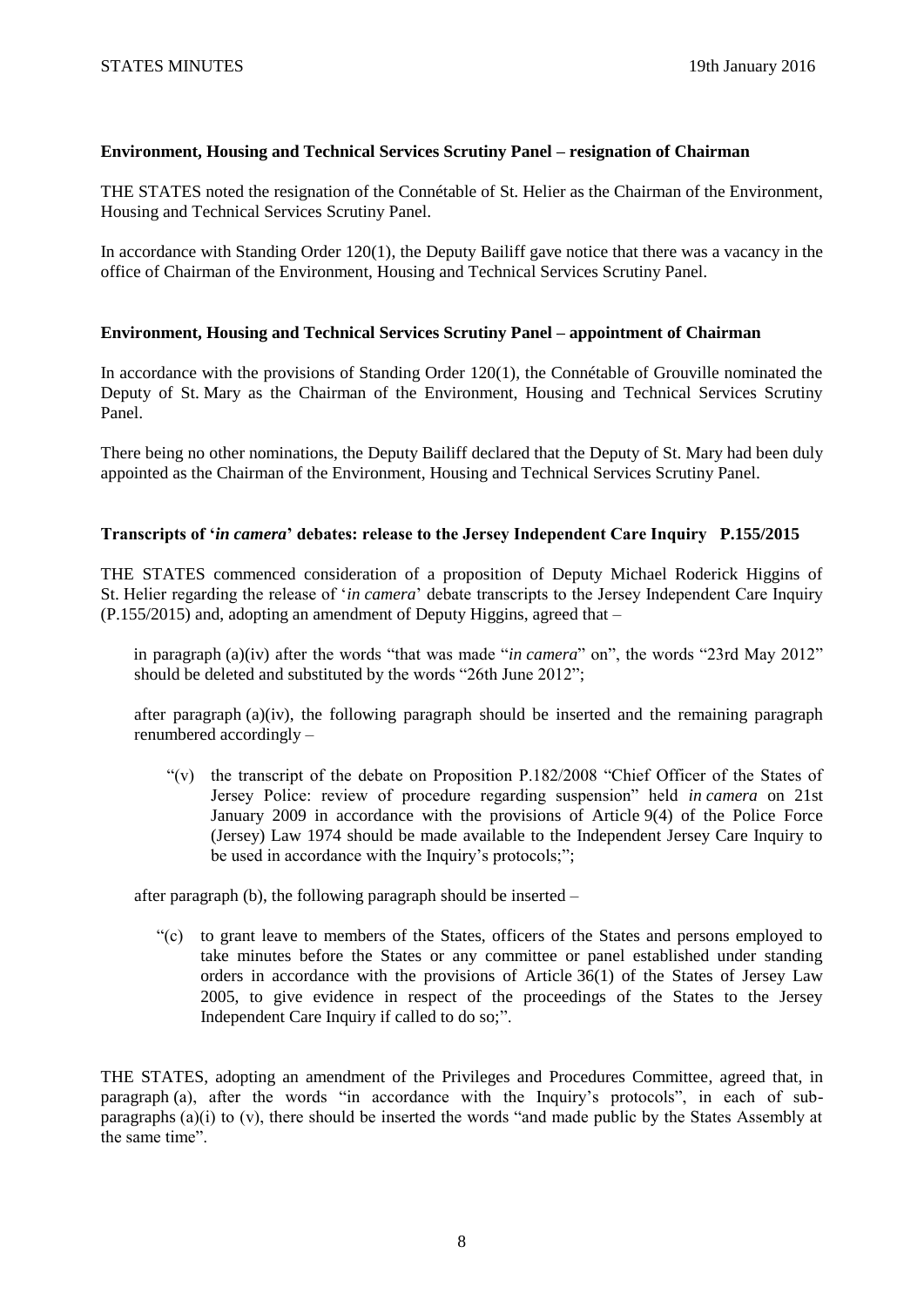Members present voted as follows –

| <b>POUR: 42</b>                                | <b>CONTRE: 1</b>       | <b>ABSTAIN: 0</b> |
|------------------------------------------------|------------------------|-------------------|
| Senator P.F. Routier<br>Senator A.J.H. Maclean | Connétable of St. John |                   |
| Senator I.J. Gorst                             |                        |                   |
| Senator L.J. Farnham                           |                        |                   |
| Senator P.M. Bailhache                         |                        |                   |
| Senator A.K.F. Green                           |                        |                   |
| Senator Z.A. Cameron                           |                        |                   |
| Connétable of St. Clement                      |                        |                   |
| Connétable of St. Peter                        |                        |                   |
| Connétable of St. Lawrence                     |                        |                   |
| Connétable of St. Mary                         |                        |                   |
| Connétable of St. Ouen                         |                        |                   |
| Connétable of St. Brelade                      |                        |                   |
| Connétable of St. Martin                       |                        |                   |
| Connétable of St. Saviour                      |                        |                   |
| Connétable of Grouville                        |                        |                   |
| Connétable of Trinity                          |                        |                   |
| Deputy J.A. Martin (H)                         |                        |                   |
| Deputy of Grouville                            |                        |                   |
| Deputy J.A. Hilton (H)                         |                        |                   |
| Deputy of Trinity                              |                        |                   |
| Deputy K.C. Lewis (S)                          |                        |                   |
| Deputy M. Tadier (B)                           |                        |                   |
| Deputy E.J. Noel (L)                           |                        |                   |
| Deputy of St. John                             |                        |                   |
| Deputy M.R. Higgins (H)                        |                        |                   |
| Deputy J.M. Maçon (S)                          |                        |                   |
| Deputy S.J. Pinel (C)                          |                        |                   |
| Deputy of St. Martin                           |                        |                   |
| Deputy R.G. Bryans (H)                         |                        |                   |
| Deputy of St. Peter                            |                        |                   |
| Deputy S.Y. Mézec (H)                          |                        |                   |
| Deputy A.D. Lewis (H)                          |                        |                   |
| Deputy of St. Ouen                             |                        |                   |
| Deputy L.M.C. Doublet (S)                      |                        |                   |
| Deputy R. Labey (H)                            |                        |                   |
| Deputy S.M. Wickenden (H)                      |                        |                   |
| Deputy S.M. Brée (C)                           |                        |                   |
| Deputy T.A. McDonald (S)                       |                        |                   |
| Deputy of St. Mary                             |                        |                   |
| Deputy G.J. Truscott (B)                       |                        |                   |
| Deputy P.D. McLinton (S)                       |                        |                   |
|                                                |                        |                   |

THE STATES, having resumed consideration of the proposition of Deputy Michael Roderick Higgins of St. Helier, as amended, and adopting paragraph (a), agreed –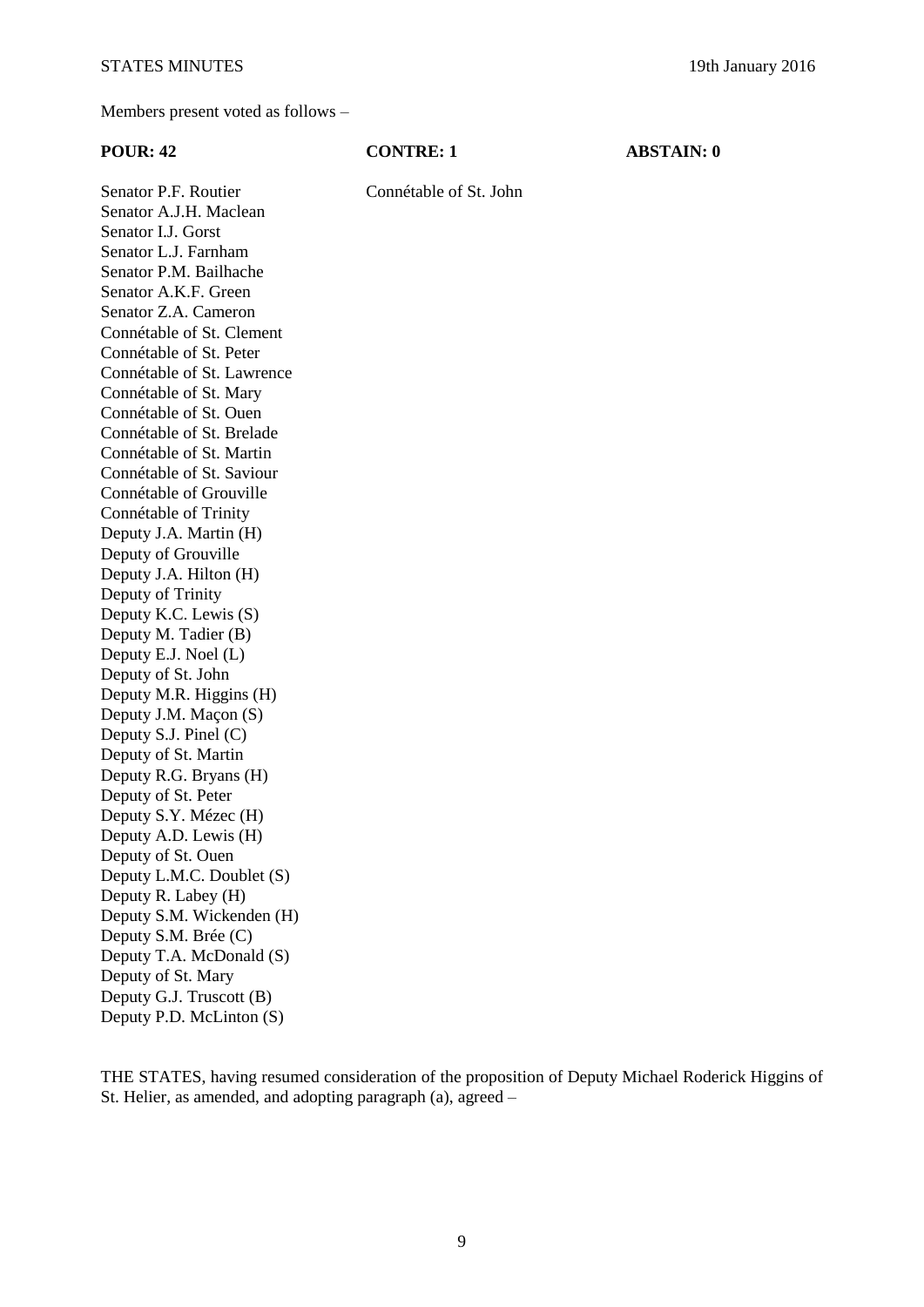- (a) in accordance with the provisions of Standing Order  $160(4)$ , that
	- (i) the transcript of the Statement of the Minister for Home Affairs relating to the suspension of the Chief Officer of the States of Jersey Police that was made "*in camera*" on 2nd December 2008 in accordance with the provisions of Article 9(4) of the Police Force (Jersey) Law 1974 (including the transcript of the questions to the Minister that followed the Statement and his answers to those questions) should be made available to the Independent Jersey Care Inquiry to be used in accordance with the Inquiry's protocols and made public by the States Assembly at the same time;
	- (ii) the transcript of the Statement by the Minister for Home Affairs regarding the suspension of the Chief Officer of the States of Jersey Police that was made "*in camera*" on 10th March 2009 in accordance with the provisions of Article 9(4) of the Police Force (Jersey) Law 1974 (including the transcript of the questions to the Minister that followed the Statement and his answers to those questions) should be made available to the Independent Jersey Care Inquiry to be used in accordance with the Inquiry's protocols and made public by the States Assembly at the same time;
	- (iii) the transcript of the debate on Proposition P.9/2010 "Committee of Inquiry: suspension of the Chief Officer of the States of Jersey Police" made "*in camera*" on 24th February 2010 in accordance with the provisions of Article 9(4) of the Police Force (Jersey) Law 1974 should be made available to the Independent Jersey Care Inquiry to be used in accordance with the Inquiry's protocols and made public by the States Assembly at the same time;
	- (iv) the transcript of the debate on Proposition P.48/2012 "Statement made *'in camera'* on 2nd December 2008: release of transcript" that was made "*in camera*" on 26th June 2012 in accordance with the provisions of Article 9(4) of the Police Force (Jersey) Law 1974 should be made available to the Independent Jersey Care Inquiry to be used in accordance with the Inquiry's protocols and made public by the States Assembly at the same time;
	- (v) the transcript of the debate on Proposition P.182/2008 "Chief Officer of the States of Jersey Police: review of procedure regarding suspension" held *in camera* on 21st January 2009 in accordance with the provisions of Article 9(4) of the Police Force (Jersey) Law 1974 should be made available to the Independent Jersey Care Inquiry to be used in accordance with the Inquiry's protocols and made public by the States Assembly at the same time;
	- (vi) the transcript of any other "*in camera*" statement or debate relating to the suspension of the Chief Officer of the States of Jersey Police should be made available to the Independent Jersey Care Inquiry to be used in accordance with the Inquiry's protocols and made public by the States Assembly at the same time;

Members present voted as follows –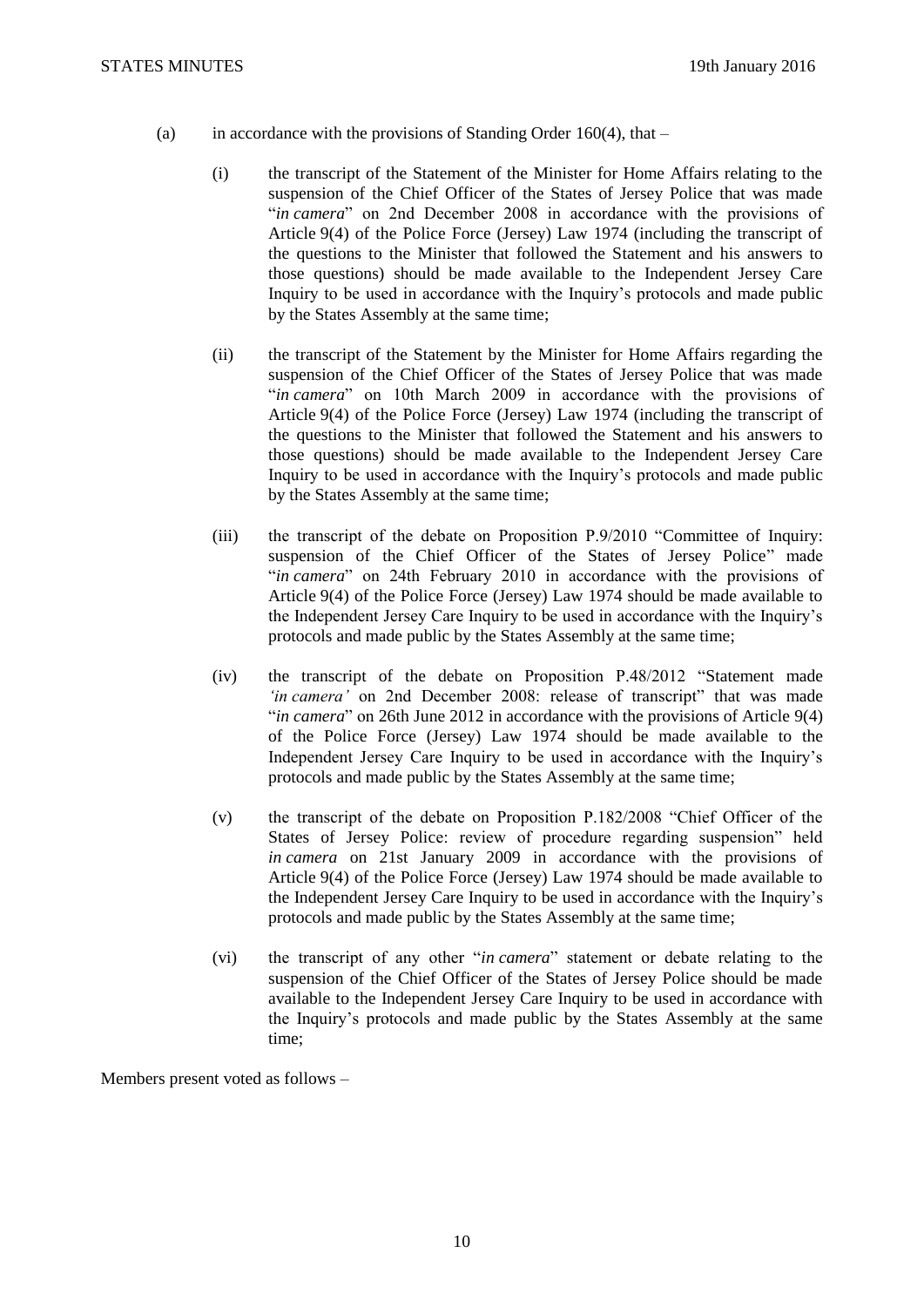Senator P.F.C. Ozouf Connétable of Grouville Deputy A.D. Lewis (H) Senator A.J.H. Maclean Connétable of St. John Senator I.J. Gorst Senator L.J. Farnham Senator P.M. Bailhache Senator A.K.F. Green Senator Z.A. Cameron Connétable of St. Helier Connétable of St. Clement Connétable of St. Peter Connétable of St. Lawrence Connétable of St. Ouen Connétable of St. Brelade Connétable of St. Saviour Connétable of Trinity Deputy J.A. Martin (H) Deputy G.P. Southern (H) Deputy of Grouville Deputy J.A. Hilton (H) Deputy J.A.N. Le Fondré (L) Deputy of Trinity Deputy K.C. Lewis (S) Deputy M. Tadier (B) Deputy E.J. Noel (L) Deputy of St. John Deputy M.R. Higgins (H) Deputy J.M. Maçon (S) Deputy S.J. Pinel (C) Deputy of St. Martin Deputy R.G. Bryans (H) Deputy of St. Peter Deputy S.Y. Mézec (H) Deputy of St. Ouen Deputy L.M.C. Doublet (S) Deputy R. Labey (H) Deputy S.M. Wickenden (H) Deputy S.M. Brée (C) Deputy M.J. Norton (B) Deputy T.A. McDonald (S) Deputy of St. Mary Deputy G.J. Truscott (B) Deputy P.D. McLinton (S)

### **POUR: 43 CONTRE: 3 ABSTAIN: 2**

Senator P.F. Routier Connétable of St. Martin Connétable of St. Mary

THE STATES, adopting paragraph (b) of the proposition of Deputy Michael Roderick Higgins of St. Helier, as amended, agreed –

(b) to grant leave to members of the States, in accordance with the provisions of Article 36(1) of the States of Jersey Law 2005, to give evidence in respect of the proceedings of the States to the Independent Jersey Care Inquiry if called to do so.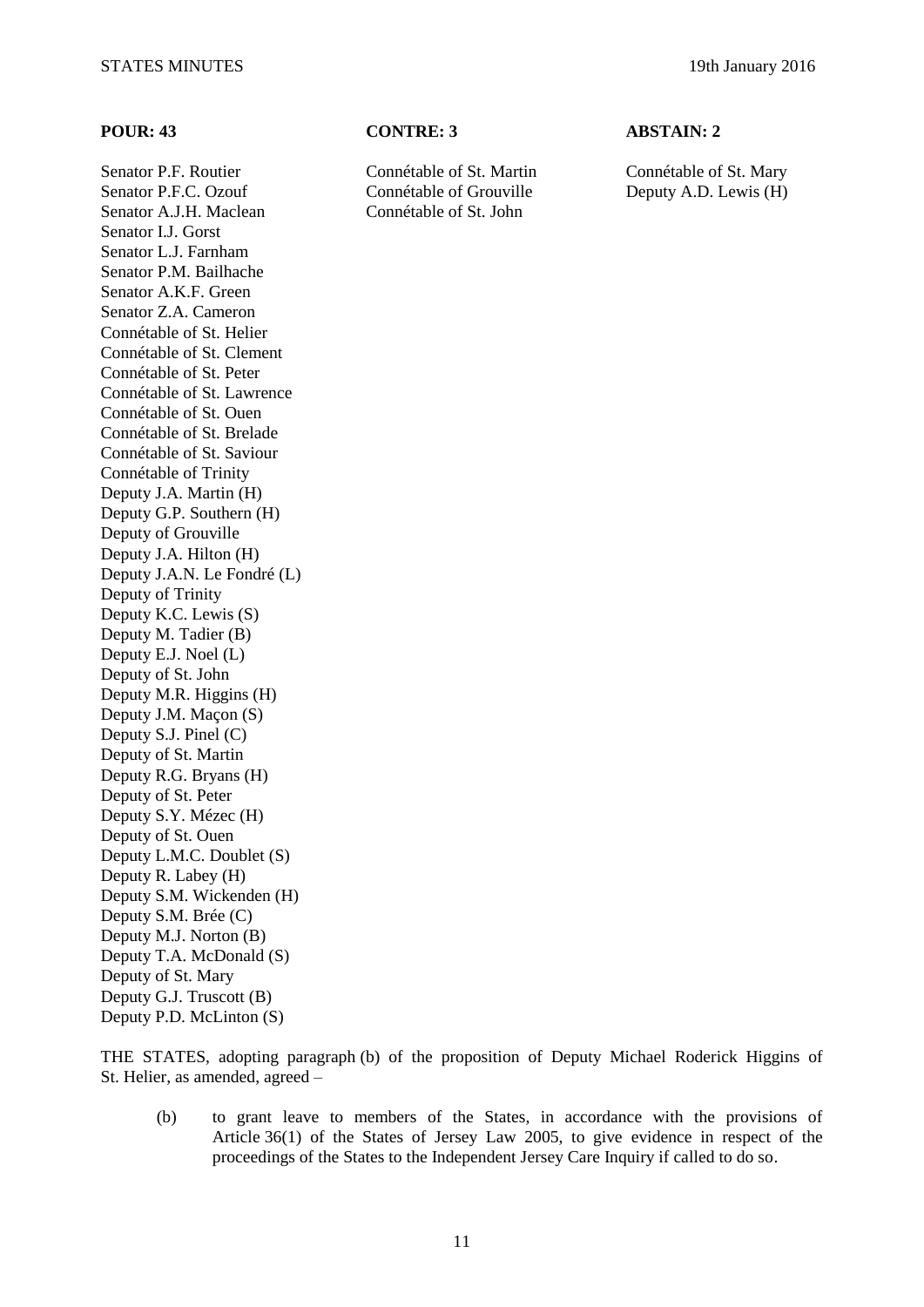Members present voted as follows –

Senator P.F. Routier Connétable of Grouville Deputy A.D. Lewis (H)

**POUR: 44 CONTRE: 2 ABSTAIN: 1**

Senator P.F.C. Ozouf Connétable of St. John Senator A.J.H. Maclean Senator I.J. Gorst Senator L.J. Farnham Senator A.K.F. Green Senator Z.A. Cameron Connétable of St. Helier Connétable of St. Clement Connétable of St. Peter Connétable of St. Lawrence Connétable of St. Mary Connétable of St. Ouen Connétable of St. Brelade Connétable of St. Martin Connétable of St. Saviour Connétable of Trinity Deputy J.A. Martin (H) Deputy G.P. Southern (H) Deputy of Grouville Deputy J.A. Hilton (H) Deputy J.A.N. Le Fondré (L) Deputy of Trinity Deputy K.C. Lewis (S) Deputy M. Tadier (B) Deputy E.J. Noel (L) Deputy of St. John Deputy M.R. Higgins (H) Deputy J.M. Maçon (S) Deputy S.J. Pinel (C) Deputy of St. Martin Deputy R.G. Bryans (H) Deputy of St. Peter Deputy S.Y. Mézec (H) Deputy of St. Ouen Deputy L.M.C. Doublet (S) Deputy R. Labey (H) Deputy S.M. Wickenden (H) Deputy S.M. Brée (C) Deputy M.J. Norton (B) Deputy T.A. McDonald (S) Deputy of St. Mary Deputy G.J. Truscott (B) Deputy P.D. McLinton (S)

THE STATES, adopting paragraph (c) of the proposition of Deputy Michael Roderick Higgins of St. Helier, as amended, agreed –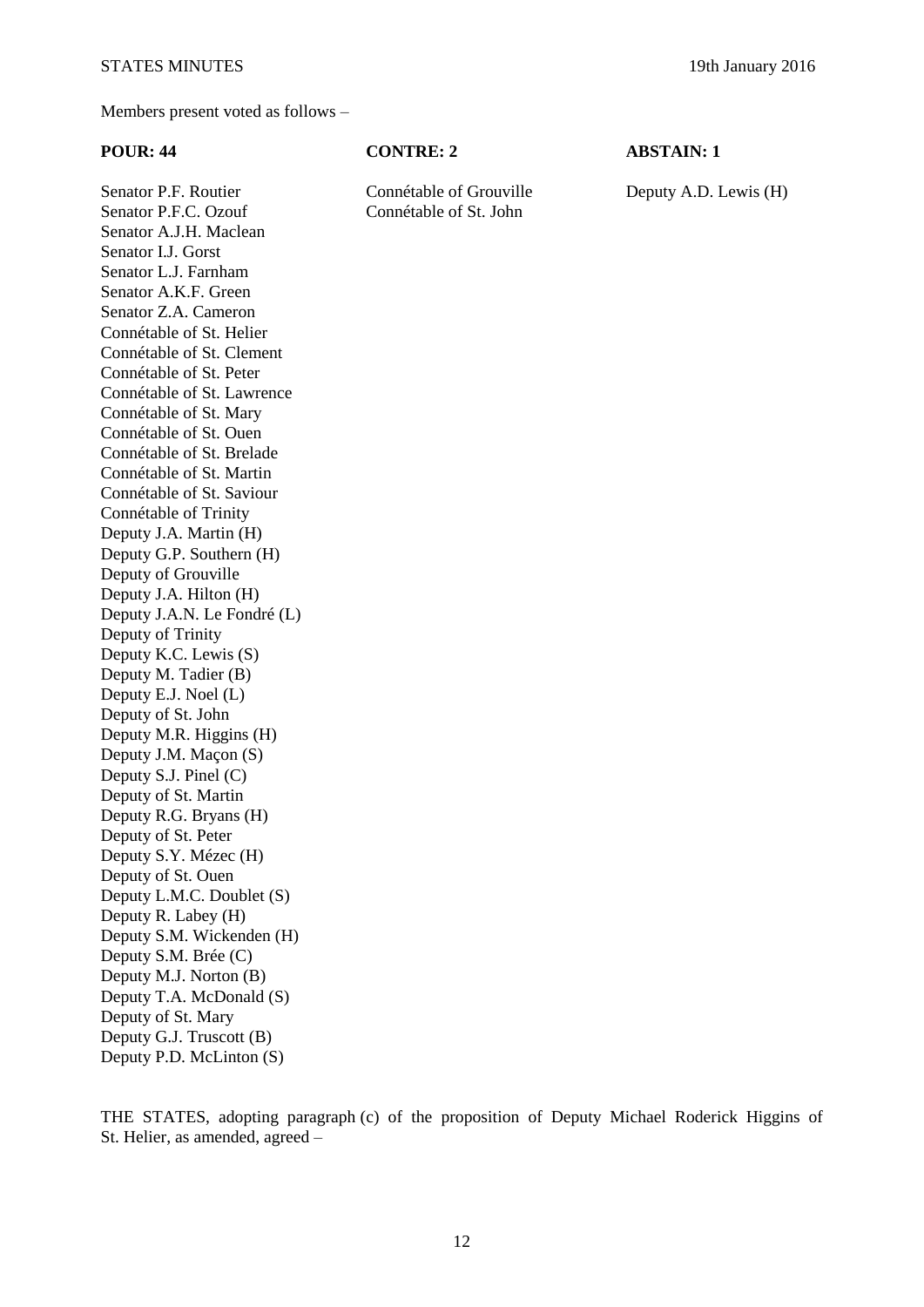### STATES MINUTES 19th January 2016

(c) to grant leave to members of the States, officers of the States and persons employed to take minutes before the States or any committee or panel established under standing orders in accordance with the provisions of Article 36(1) of the States of Jersey Law 2005, to give evidence in respect of the proceedings of the States to the Jersey Independent Care Inquiry if called to do so.

Members present voted as follows –

### **POUR: 44 CONTRE: 3 ABSTAIN: 1**

Connétable of Grouville

Senator P.F. Routier Connétable of St. Martin Deputy A.D. Lewis (H)<br>Senator P.F.C. Ozouf Connétable of Grouville Senator A.J.H. Maclean Connétable of St. John Senator I.J. Gorst Senator L.J. Farnham Senator P.M. Bailhache Senator A.K.F. Green Senator Z.A. Cameron Connétable of St. Helier Connétable of St. Clement Connétable of St. Peter Connétable of St. Lawrence Connétable of St. Mary Connétable of St. Ouen Connétable of St. Brelade Connétable of St. Saviour Connétable of Trinity Deputy J.A. Martin (H) Deputy G.P. Southern (H) Deputy of Grouville Deputy J.A. Hilton (H) Deputy J.A.N. Le Fondré (L) Deputy of Trinity Deputy K.C. Lewis (S) Deputy M. Tadier (B) Deputy E.J. Noel (L) Deputy of St. John Deputy M.R. Higgins (H) Deputy J.M. Maçon (S) Deputy S.J. Pinel (C) Deputy of St. Martin Deputy R.G. Bryans (H) Deputy of St. Peter Deputy S.Y. Mézec (H) Deputy of St. Ouen Deputy L.M.C. Doublet (S) Deputy R. Labey (H) Deputy S.M. Wickenden (H) Deputy S.M. Brée (C) Deputy M.J. Norton (B) Deputy T.A. McDonald (S) Deputy of St. Mary Deputy G.J. Truscott (B) Deputy P.D. McLinton (S)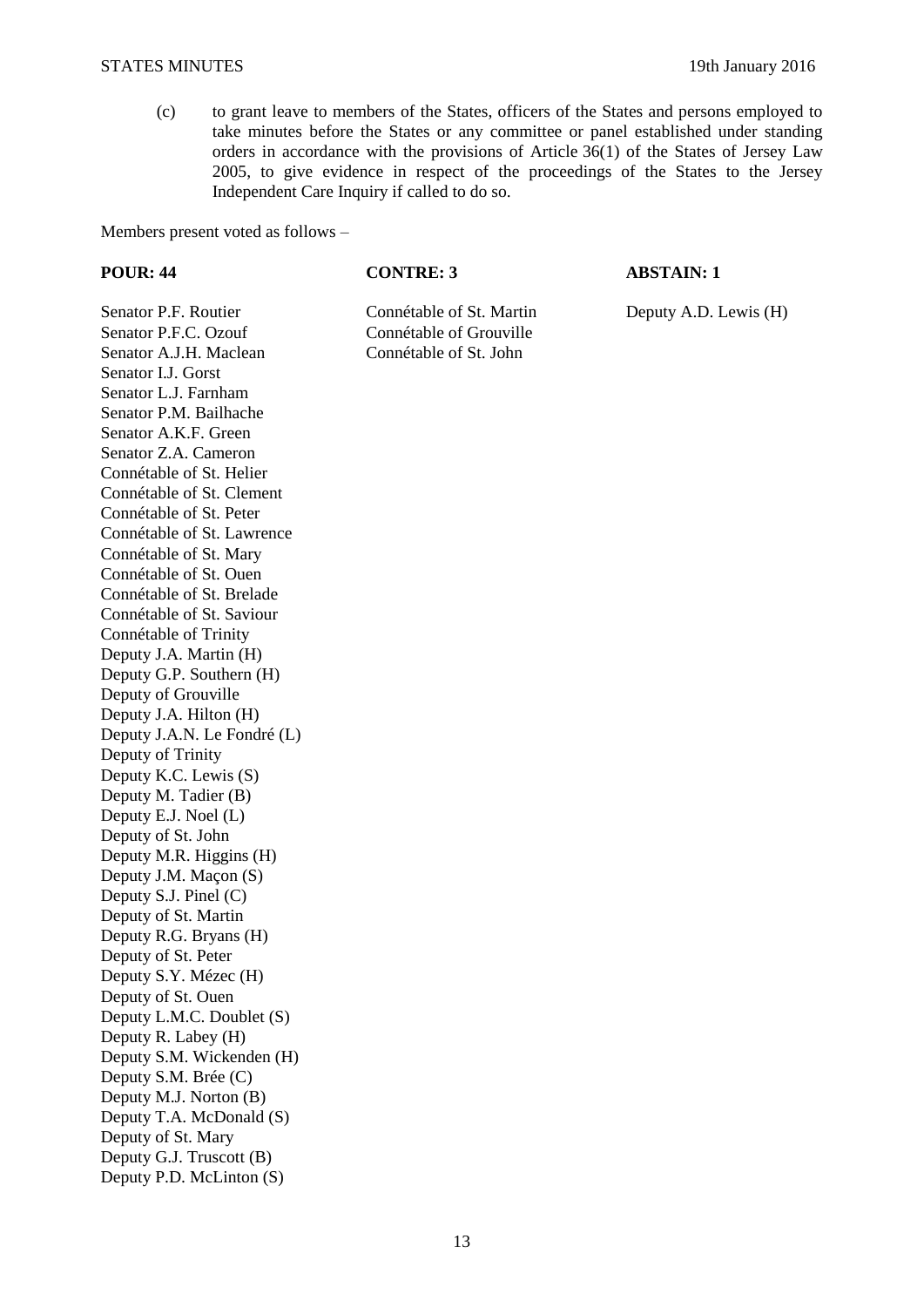# **[Draft Policing of Roads \(Amendment No.](http://www.statesassembly.gov.je/AssemblyPropositions/2015/P.138-2015.pdf) 9) (Jersey) Regulations 201- [P.138/2015](http://www.statesassembly.gov.je/AssemblyPropositions/2015/P.138-2015.pdf)**

THE STATES commenced consideration of the [Draft Policing of Roads \(Amendment No.](http://www.statesassembly.gov.je/AssemblyPropositions/2015/P.138-2015.pdf) 9) (Jersey) [Regulations](http://www.statesassembly.gov.je/AssemblyPropositions/2015/P.138-2015.pdf) 201- and adopted the principles.

THE STATES, having been informed that the relevant scrutiny panel had indicated that it did not wish to scrutinise the draft legislation, adopted Regulations 1 to 3.

THE STATES, in pursuance of the Order in Council of 26th December 1851, Article 92 of the Road Traffic (Jersey) Law 1956 and the Policing of Roads, Parks and Sea Beaches (Application of Fines) (Jersey) Law 1957, made Regulations entitled the Policing of Roads (Amendment No. 9) (Jersey) Regulations 2016.

# **[Draft Planning and Building \(Amendment No.](http://www.statesassembly.gov.je/AssemblyPropositions/2015/P.142-2015.pdf) 7) (Jersey) Law 201- [P.142/2015](http://www.statesassembly.gov.je/AssemblyPropositions/2015/P.142-2015.pdf)**

THE STATES commenced consideration of the [Draft Planning and Building \(Amendment No.](http://www.statesassembly.gov.je/AssemblyPropositions/2015/P.142-2015.pdf) 7) [\(Jersey\) Law 201-](http://www.statesassembly.gov.je/AssemblyPropositions/2015/P.142-2015.pdf) and adopted the principles.

THE STATES, having been informed that the relevant scrutiny panel had indicated that it did not wish to scrutinise the draft legislation, adopted Articles 1 to 24.

THE STATES, subject to the sanction of Her Most Excellent Majesty in Council, adopted a Law entitled the Planning and Building (Amendment No. 7) (Jersey) Law 201-.

### **[Jersey Law Commission: appointment of Commissioners P.149/2015](http://www.statesassembly.gov.je/AssemblyPropositions/2015/P.149-2015.pdf)**

THE STATES, adopting a proposition of the Chief Minister, agreed to refer to their Act dated 30th July 1996, in which they approved the establishment of a Jersey Law Commission, and –

(a) appointed the following as Commissioners of the Jersey Law Commission for a period of 5 years, with immediate effect –

Mr. Jonathan Walker Ms. Claire de Than Advocate Barbara Corbett;

- (b) re-appointed Mr. Clive Chaplin as Chairman of the Jersey Law Commission for a further period of 5 years, with immediate effect; and
- (c) re-appointed Mr. Malcolm Le Boutillier as a Commissioner of the Jersey Law Commission for a period of 3 years, with immediate effect.

### **Minimum Wage: revised hourly rate from 1st April 2016 P.150/2015**

THE STATES commenced consideration of a proposition of Deputy Samuel Yves Mézec of St. Helier regarding the introduction of a revised hourly rate for the Minimum Wage from 1st April 2016 (P.150/2015).